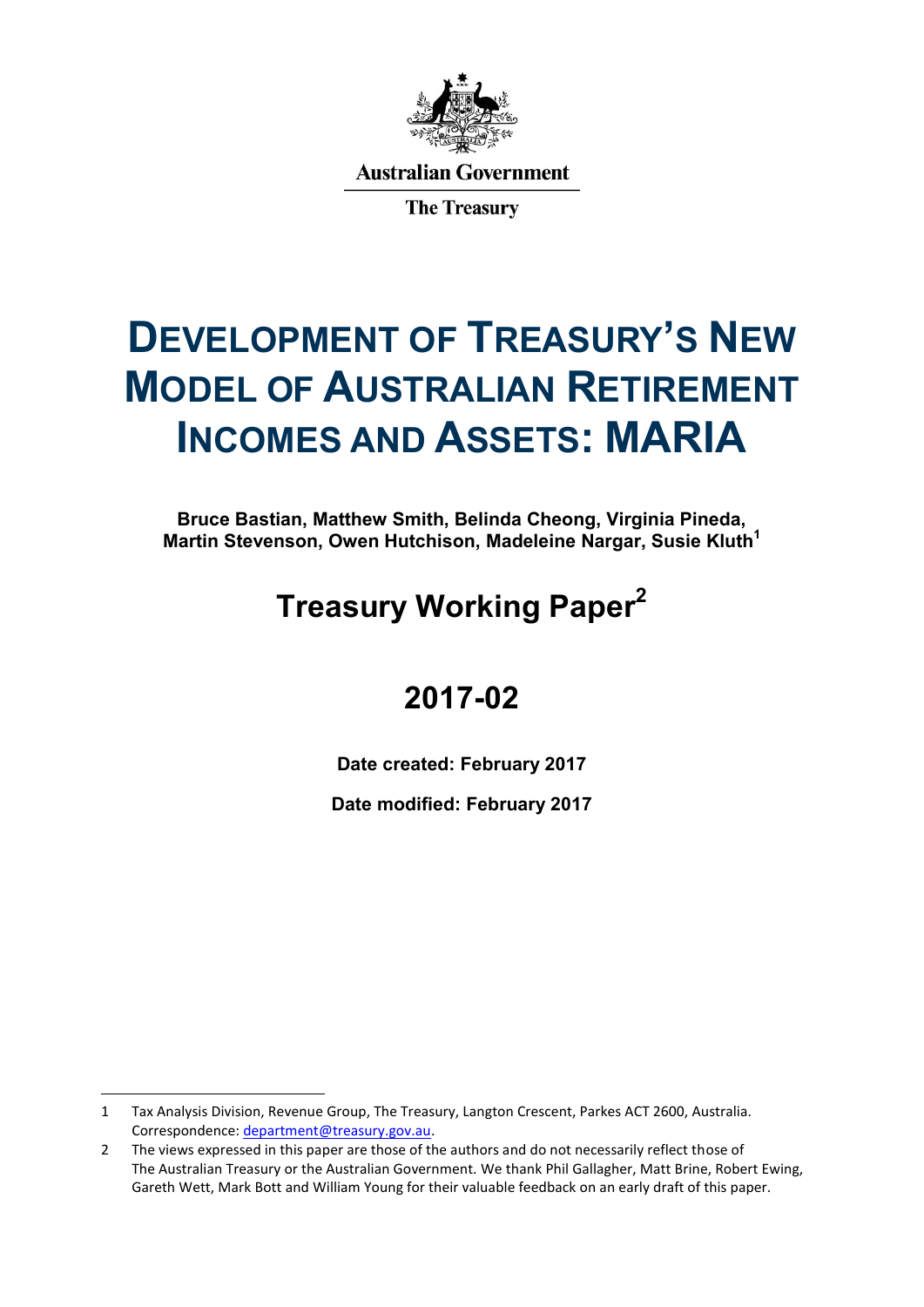#### © Commonwealth of Australia 2017

#### ISBN 978-1-925504-34-7

This publication is available for your use under a [Creative Commons BY Attribution 3.0 Australia](http://creativecommons.org/licenses/by/3.0/au/deed.en) licence, with the exception of the Commonwealth Coat of Arms, the Treasury logo, photographs, images, signatures and where otherwise stated. The full licence terms are available from [http://creativecommons.org/licenses/by/3.0/au/legalcode.](http://creativecommons.org/licenses/by/3.0/au/legalcode)



Use of Treasury material under a [Creative Commons BY Attribution 3.0 Australia](http://creativecommons.org/licenses/by/3.0/au/deed.en) licence requires you to attribute the work (but not in any way that suggests that the Treasury endorses you or your use of the work).

#### **Treasury material used 'as supplied'**

Provided you have not modified or transformed Treasury material in any way including, for example, by changing the Treasury text; calculating percentage changes; graphing or charting data; or deriving new statistics from published Treasury statistics — then Treasury prefers the following attribution:

*Source: The Australian Government the Treasury*

#### **Derivative material**

If you have modified or transformed Treasury material, or derived new material from those of the Treasury in any way, then Treasury prefers the following attribution:

*Based on The Australian Government the Treasury data*

#### **Use of the Coat of Arms**

The terms under which the Coat of Arms can be used are set out on the It's an Honour website (see [www.itsanhonour.gov.au\)](http://www.itsanhonour.gov.au/).

#### **Other uses**

Enquiries regarding this licence and any other use of this document are welcome at:

Manager Media Unit The Treasury Langton Crescent Parkes ACT 2600 Email[: medialiaison@treasury.gov.au](mailto:medialiaison@treasury.gov.au)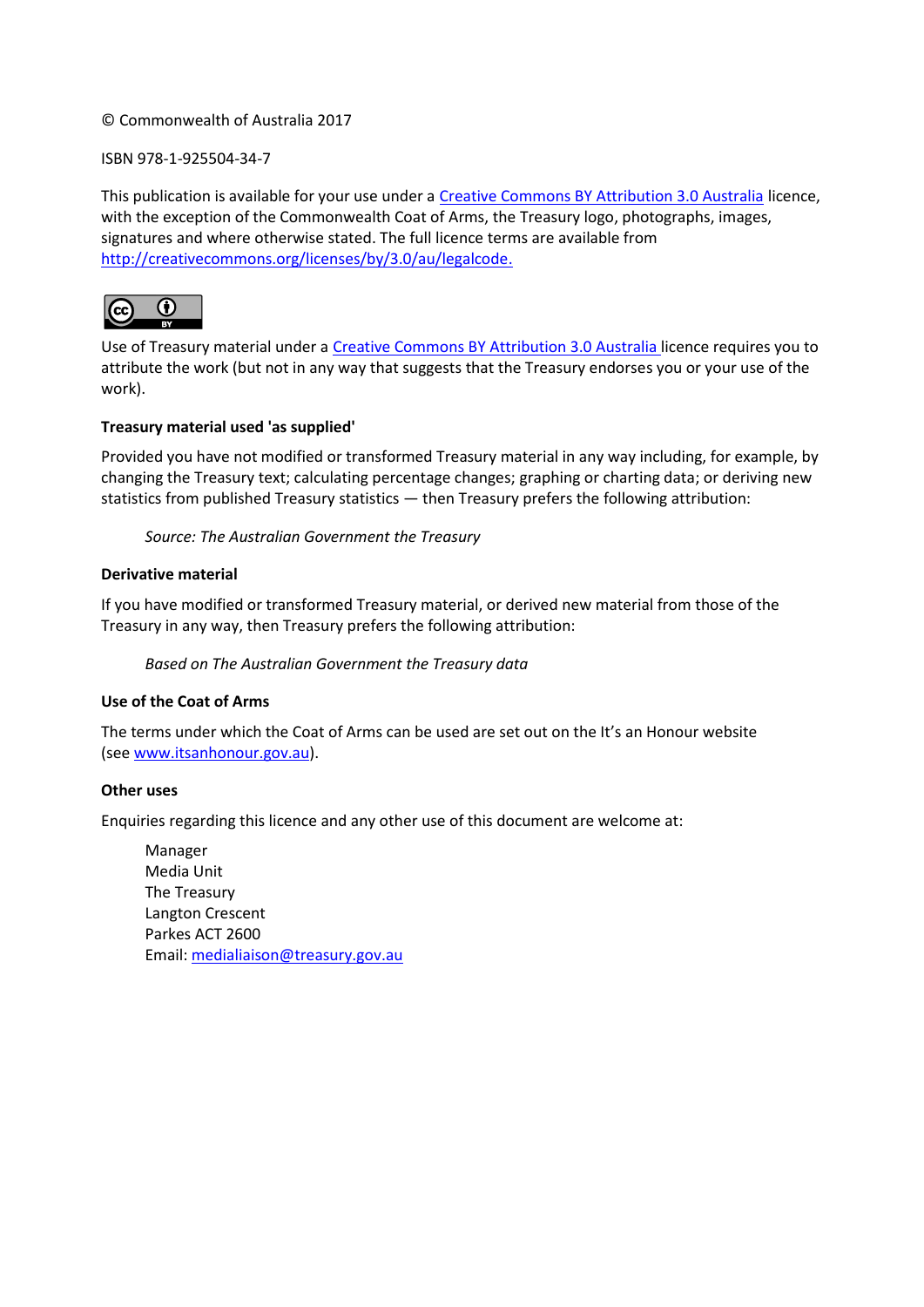Development of Treasury's new Model of Retirement Incomes and Assets (MARIA) Bruce Bastian, Matthew Smith, Belinda Cheong, Virginia Pineda, Martin Stevenson, Owen Hutchison, Madeleine Nargar, Susie Kluth 2017-02 17 March 2017

### **ABSTRACT**

Treasury currently has a project underway to significantly enhance its capability to produce detailed modelling of retirement incomes in Australia. The Model of Australian Retirement Incomes and Assets (MARIA) is a long-term dynamic microsimulation model of Australia's retirement income system. When fully operational, MARIA will provide whole-of-population projections beyond the medium term of: Age Pension expenditure and take-up; superannuation funds under management; and retirement income adequacy. It will also enable detailed distributional analysis of both current and hypothetical policy settings. This paper provides high-level details of the model and outlines a number of challenges and research questions for further consideration by Treasury and interested researchers.

Keywords: Retirement incomes, superannuation, pensions, modelling, microsimulation, Tax Analysis Division, Revenue Group

Matthew Smith Tax Analysis Division Revenue Group The Treasury Langton Crescent Parkes ACT 2600

Dr Susie Kluth Tax Analysis Division Revenue Group The Treasury Langton Crescent Parkes ACT 2600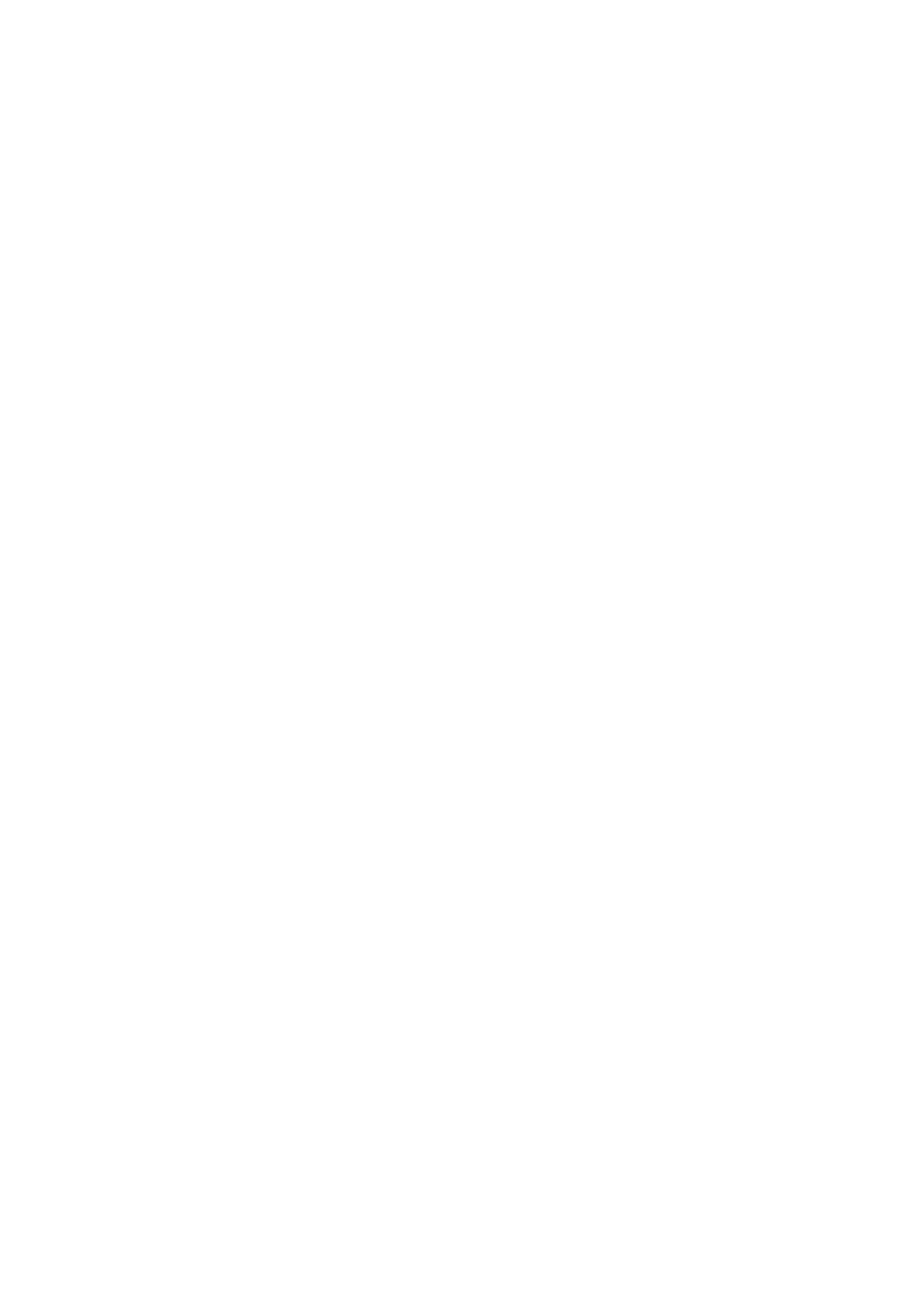# **1. INTRODUCTION**

A clear understanding of how retirement income policies affect both the Commonwealth budget and retirement incomes of individual Australians is essential for effective policy development. However, because retirement income policies take decades to mature, it is necessary to model 40 or more years into the future to fully understand their effects, and this is an intrinsically challenging task.

Treasury has been producing detailed modelling of retirement incomes since the substantial reform of the superannuation system in the 1990s<sup>3</sup> and currently has a project underway to significantly enhance this capability. The new Model of Australian Retirement Incomes and Assets (MARIA) will provide detailed information regarding sustainability issues, such as long-term estimates of superannuation tax concessions, Age Pension expenditure and the savings held outside superannuation; and adequacy issues, such as distributional analysis of superannuation assets and retirement incomes. MARIA will be capable of projecting the current retirement income policy settings and generating forecasts for key variables, as well as the impacts of changes to these policies or economic conditions.

Treasury's previous retirement income model RIMGROUP was initially built in the early 1990s and served the department well, including through four Intergenerational Reports.<sup>4</sup> RIMGROUP was so named because it grouped the population into cohorts based on year of birth, gender and life-time income decile. Each group was further sub-divided into six accumulation account types with different numbers in each, but the accumulation account types were pooled at retirement. It was built at a time when computing power was limited and detailed administrative data and longitudinal data were not available to the Treasury. Instead RIMGROUP relied on ABS Survey of Income and Housing and Australian Prudential Regulation Authority information supplemented by Treasury analysis. The modelling had some limitations due to 'pooling' of work histories, account balances, voluntary saving levels and so on within each account type within each group. For example, if a group contained both voluntary savers and super guarantee-only cases their voluntary saving and outcomes were averaged at retirement, giving the whole group moderate levels of assets. Similarly migrants were pooled with others in the model and were assumed to have similar assets to the income group they joined.<sup>5</sup>

In addition, the make-up of the retirement income system has changed fundamentally since the model was built, for example self-managed superannuation funds have become an increasingly large component of the sector and non-concessional savings have significantly increased for a group of high-saving individuals.<sup>6</sup> There have also been substantial changes in the diversity of income stream products like defined benefit pensions, annuities and term products. These changes were not straightforward to incorporate into the existing model structure. As the superannuation system has matured, a new broad range of administrative and longitudinal data on drivers of retirement have become available. This, combined with substantial advances in computing power and modelling software, allow for modelling of life paths at an individual level. In light of these developments, Treasury has decided to invest in the development of a new microsimulation model. Such a model can better capture the diversity of the population, and allows for greater versatility of output and analysis than cohort models like RIMGROUP.

 $\ddot{\phantom{a}}$ 

<sup>3</sup> This was the effective birth of the current retirement income system comprised of a means tested aged pension; superannuation and voluntary savings outside of superannuation. A more fulsome historical overview of the superannuation system was provided in Appendix B of the Australia's Future Tax System Review.

<sup>4</sup> Available a[t http://www.treasury.gov.au/igr.](http://www.treasury.gov.au/igr)

<sup>5</sup> Rothman, G.P.(2012).

<sup>6</sup> Australian Prudential Regulation Authority (2007).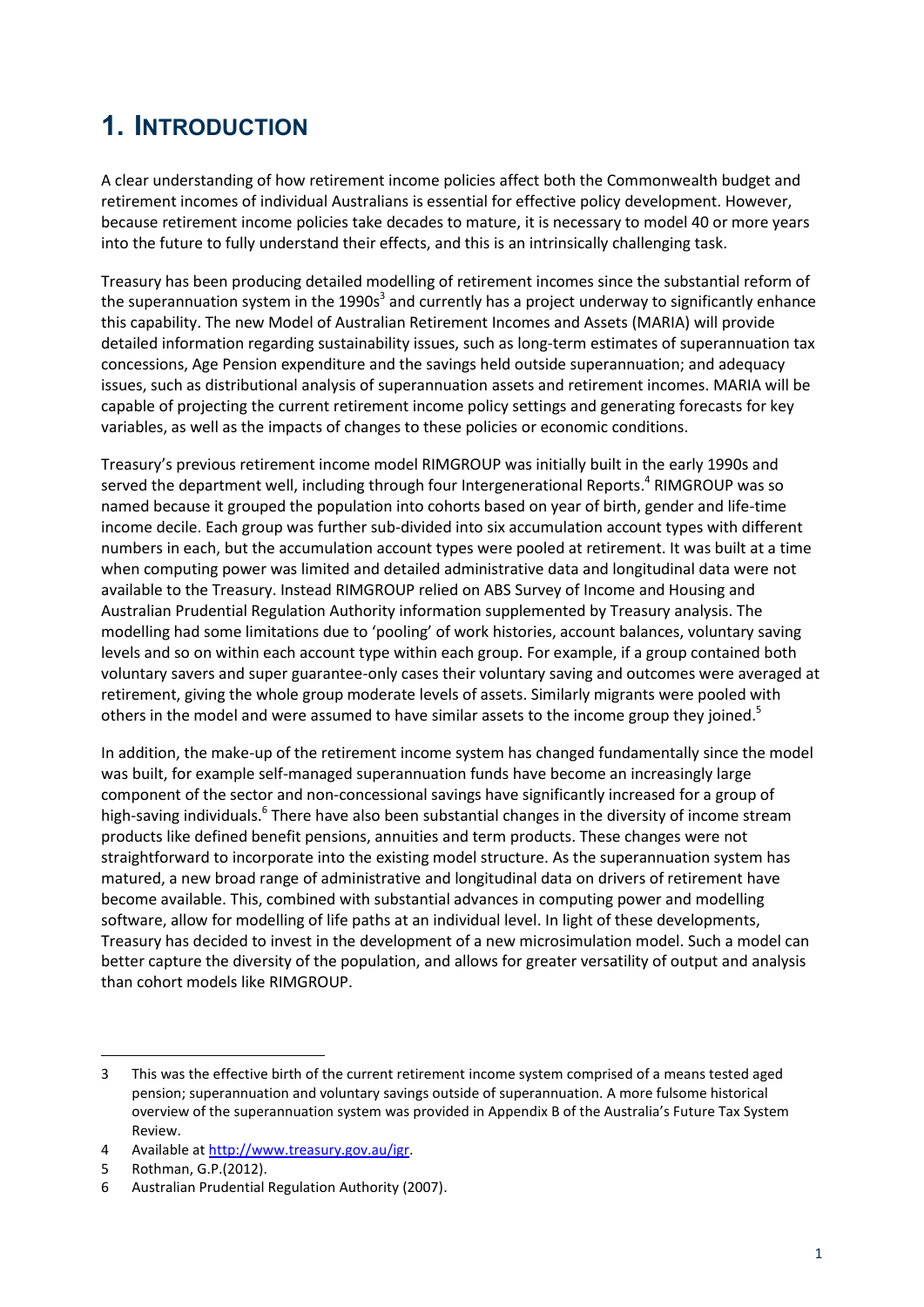### **2. DYNAMIC MICROSIMULATION MODELS**

Dynamic microsimulation models are a key tool used by Governments and academics to analyse issues relating to distributional and intergenerational equity. They are used for analysing retirement incomes in a broad range of countries<sup>7</sup> including the UK<sup>8,9</sup> and the US.<sup>10</sup>

A microsimulation model involves a record by record simulation of policy on a large, representative sample of an overall population. This can be contrasted with macroeconomic models, or even cohort models, which tend to group individuals into representative clusters. The advantage of microsimulation models is their ability to model outcomes for individuals in a broad variety of different circumstances while allowing the user to aggregate individual records to determine outcomes for sub-groups of the population or the population as a whole.

There are two classes of microsimulation models: static and dynamic. The key difference is how they adjust the representative sample to account for changes in the population over time. A static model is based on a snapshot of the population taken at a given point in time with the characteristics of these people remaining constant over the simulated period, although the weight given to individuals within the sample may be adjusted to account for broad demographic trends. Dynamic models, on the other hand, simulate the characteristics of each individual every year based on their characteristics in the previous year. This method, which is used in MARIA, produces a lifepath for each individual and thereby seeks to capture the heterogeneity of Australian lifetimes and how they are expected to change in the future.

The dynamic aspect is crucial for modelling Australia's retirement income system as the characteristics of future retirees are likely to differ from current retirees as the superannuation system matures.

There are a whole range of circumstances that can affect the retirement incomes of individuals. These include: their family composition; how much time they spend in the workforce and how much they get paid; how much they save for their retirement; any inherited wealth; the impact of disability or illness and whether they have a partner whose wealth they can draw upon. Simulating detailed distributions of retirement income and assets in the long-term requires predicting all of these factors for each of the individuals in MARIA. This is important when modelling retirement income policy, as its effects can take many years to be realised. In this way MARIA can capture drivers that are cumulative in nature – particularly in terms of contributions and the effect of the Superannuation Guarantee.

Dynamic microsimulation models are notoriously resource intensive to build and maintain.<sup>11</sup> With this in mind Treasury has adopted a phased approach to the development of MARIA by building a basic functioning model in the initial phase to use as a base for future enhancements. The model will be refined and improved through further analysis, use and insight, and with newly available data and modelling techniques.

 $\overline{a}$ 

<sup>7</sup> Li, J and O'Donoghue, C. (2012); 'A methodological survey of dynamic microsimulation models'; UNU-MERIT Working Paper Series.

<sup>8</sup> See Department of Work and Pensions (2012).

<sup>9</sup> Emmerson, C. Reed, H. and Shephard, A. (2004).

<sup>10</sup> Congressional Budget Office (2009).

<sup>11</sup> Zaidi A, Rake K (2001).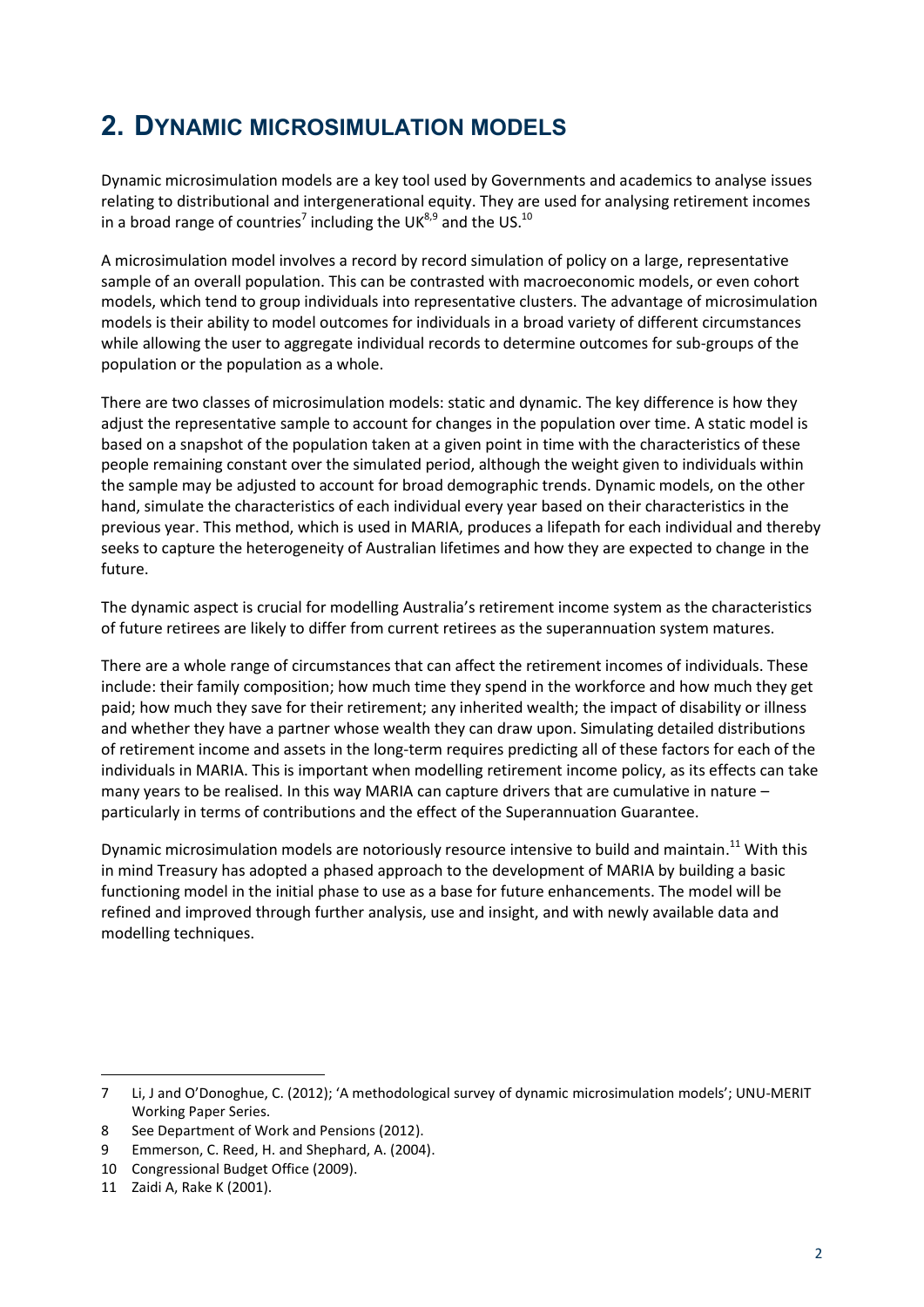# **3. MARIA MODEL DETAILS**

### **OVERVIEW**

MARIA begins with base data which captures the Australian population aged 25 and over at a set point in time. The model is run on a representative sample of this complete data set. MARIA then uses Treasury analysis and projections – the 'input parameters' – to model the lifepaths (including employment status, superannuation contributions and balance) of these individual records for one year. The output from the model becomes the input for the following year, and so on, year by year, as individuals age from working life to retirement and death. Each year new records are introduced to represent new 25 year olds in the population. Typically the model comprises 40 annual loops keeping track of each individual throughout his or her lifetime. The model structure is summarised in [Figure 1.](#page-6-0)



#### <span id="page-6-0"></span>**THE BASE DATA**

 $\overline{a}$ 

The base data is constructed using the 2013-14 confidentialised full administrative datasets from personal income tax returns, superannuation member contribution statements, and the Department of Social Services and Department of Veterans Affairs pensions systems. Adjustments are made to the administrative datasets to remove overlaps and exclude non-residents. To ensure that the base data aligns with demographic benchmarks, the administrative datasets are augmented with records from the Australian Bureau of Statistics Survey of Income and Housing<sup>12</sup> to represent any individuals not captured in the administrative datasets.

<sup>12</sup> Survey of Income and Housing, Australian Bureau of Statistics; Cat. no. 6553.0.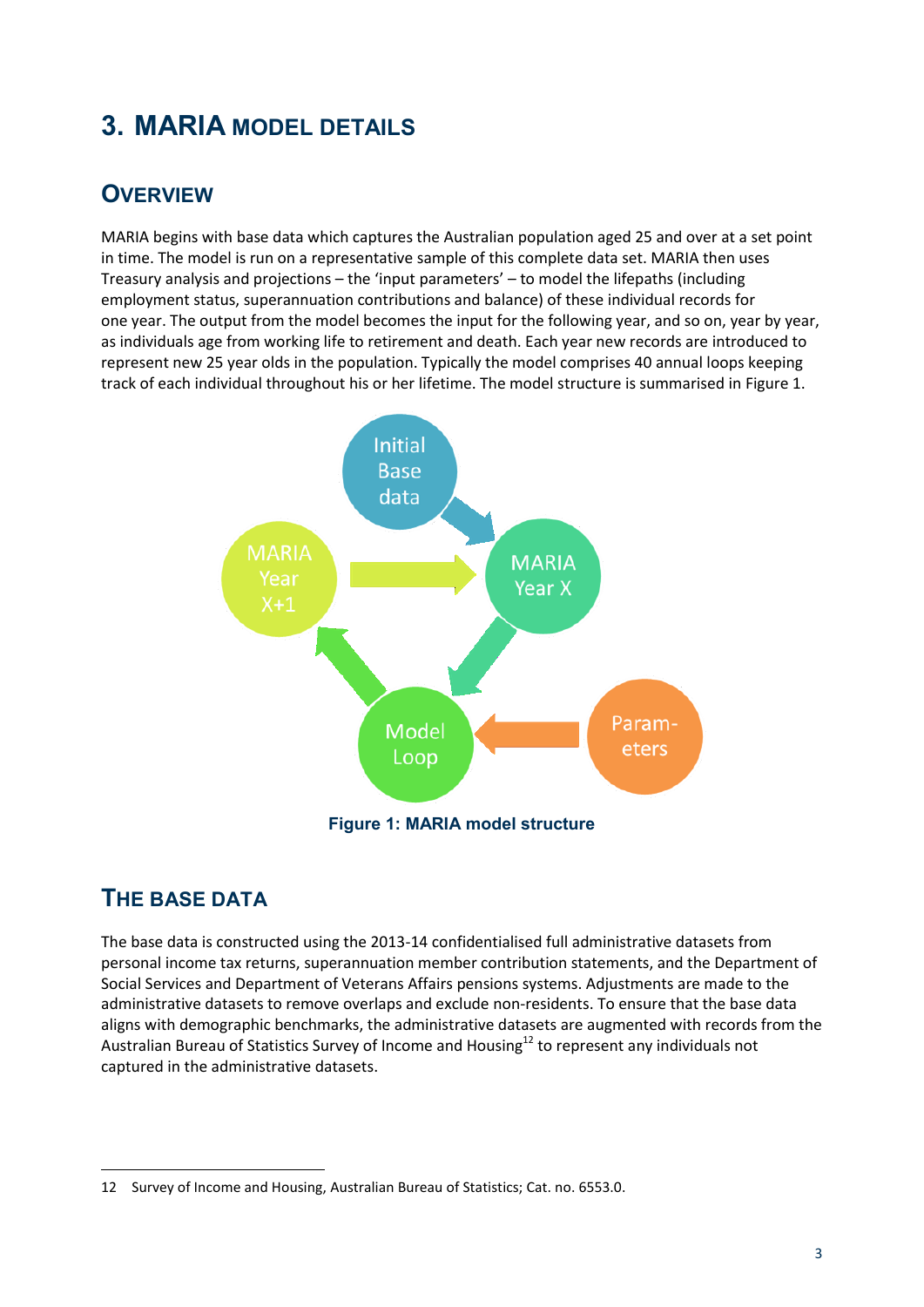MARIA requires demographic characteristics for each individual such as age, education level, amount of work experience, whether the individual is in a couple and whether the individual has children. However, administrative data generally lacks some of this information. For instance, there may be little or no information on whether an individual works full- or part-time, or the number and age of their children. To fill out this picture, the base data estimates these characteristics using information from the Survey of Income and Housing and from the Household, Income and Labour Dynamics in Australia Survey ( $HILDA<sup>13</sup>$ ).

[Figure 2](#page-7-0) shows groups of people typically captured by each of the base data sources. The result is a unique, representative snapshot of the Australian population aged over 25 at a given point in time.

| Tax data                                 | Wage and salary earners<br>Self employed              | Survey<br>of.<br>income<br>and | н<br>D | <b>Other</b><br>demo-<br>graphic<br>infor- |
|------------------------------------------|-------------------------------------------------------|--------------------------------|--------|--------------------------------------------|
| Pension data                             | Pension recipients, lower<br>income retirees          |                                |        |                                            |
| <b>Department of Veterans Affairs</b>    |                                                       | housing                        | A      | mation                                     |
| <b>Member Contribution</b><br>statements | Self funded retirees<br>Not in the labour force       |                                |        |                                            |
| Survey of income and housing             | Students, unemployed, low<br>income part time workers |                                |        |                                            |

**Figure 2: The MARIA base data**

### <span id="page-7-0"></span>**OUTCOMES MODELLED**

 $\ddot{\phantom{a}}$ 

A number of steps are performed sequentially to generate a picture of each individual for each year.<sup>14</sup> The output then becomes the input for the following year. In each model loop the steps are performed by stand-alone 'modules' in the model which operate in sequence. These modules for a single loop are summarised in [Figure 3.](#page-8-0)

<sup>13</sup> HILDA is a household based panel study consisting of 15 annual waves. It collects information about economic and subjective well-being, labour market dynamics and family dynamics. This type of longitudinal data, which capture individuals' histories, is highly desirable for the development of a dynamic microsimulation model.

<sup>14</sup> In reality some decisions, such as coupling and having children may occur concurrently, or in a different order than in the model. However, the sequential approach is typical in dynamic microsimulation models, see for instance Levell, Roantree and Shaw (2016) at page 7.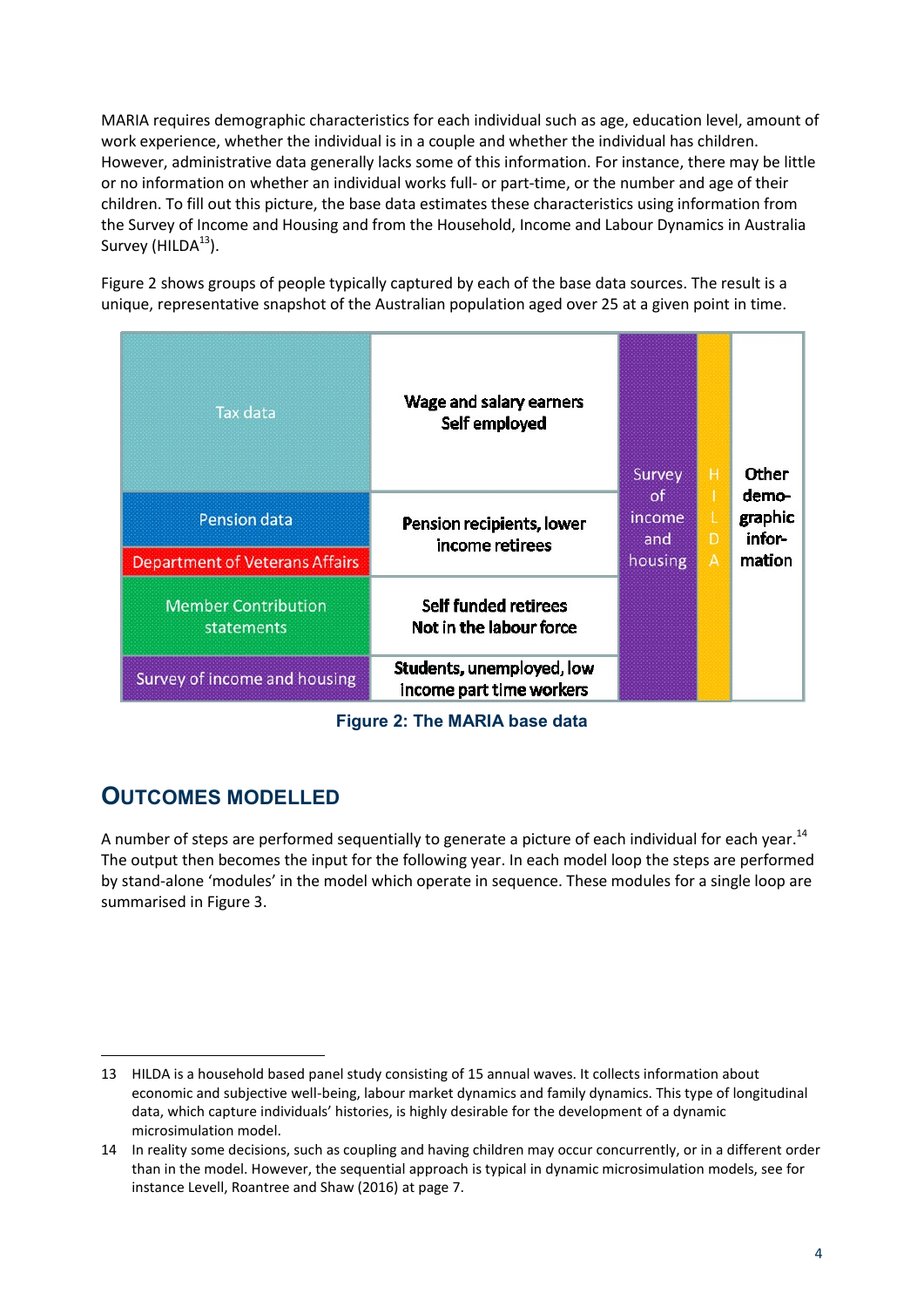

**Figure 3: The model loop**

<span id="page-8-0"></span>First, the model performs a number of demographic changes while ageing individuals by one year and adding in a new cohrot of 25 year olds. This includes simulating births, immigration and emigration, deaths and changes to relationship status for those in the model.

The labour force module then determines the labour force status of each individual including whether they decide to retire. These decisions are based on parameters such as labour force status in the previous year, age and length of work experience. In MARIA, an individual's labour force status can be either be full time, part time, unemployed or not in the labour force.

For those individuals who are either full time or part time, a level of earned income is then estimated. Earned income can either be salary and wages or business income. An individual's earned income is estimated based on a combination of their income from previous periods, current labour force status and demographic characteristics.

Investment income from assets is estimated in the investment returns module. Based on the individual's income from salary and wages, business and investment and their labour force status, the transfers module estimates whether the individual is entitled to an unemployment allowance.

The savings module determines superannuation contributions and other savings. Superannuation contributions have to meet minimum legislative requirements determined by the superannuation guarantee with additional superannuation contributions based on estimates from past returns data and the applicable legislation. Other savings are based on Treasury analysis of survey data.

Based on the income variables estimated, a simplified personal income tax calculation is performed in the tax module. Personal income tax, including the Medicare Levy, the Low Income Tax Offset, the Seniors and Pensioners Tax Offset and the Beneficiary Tax Offset, is calculated to give an overall net income tax amount.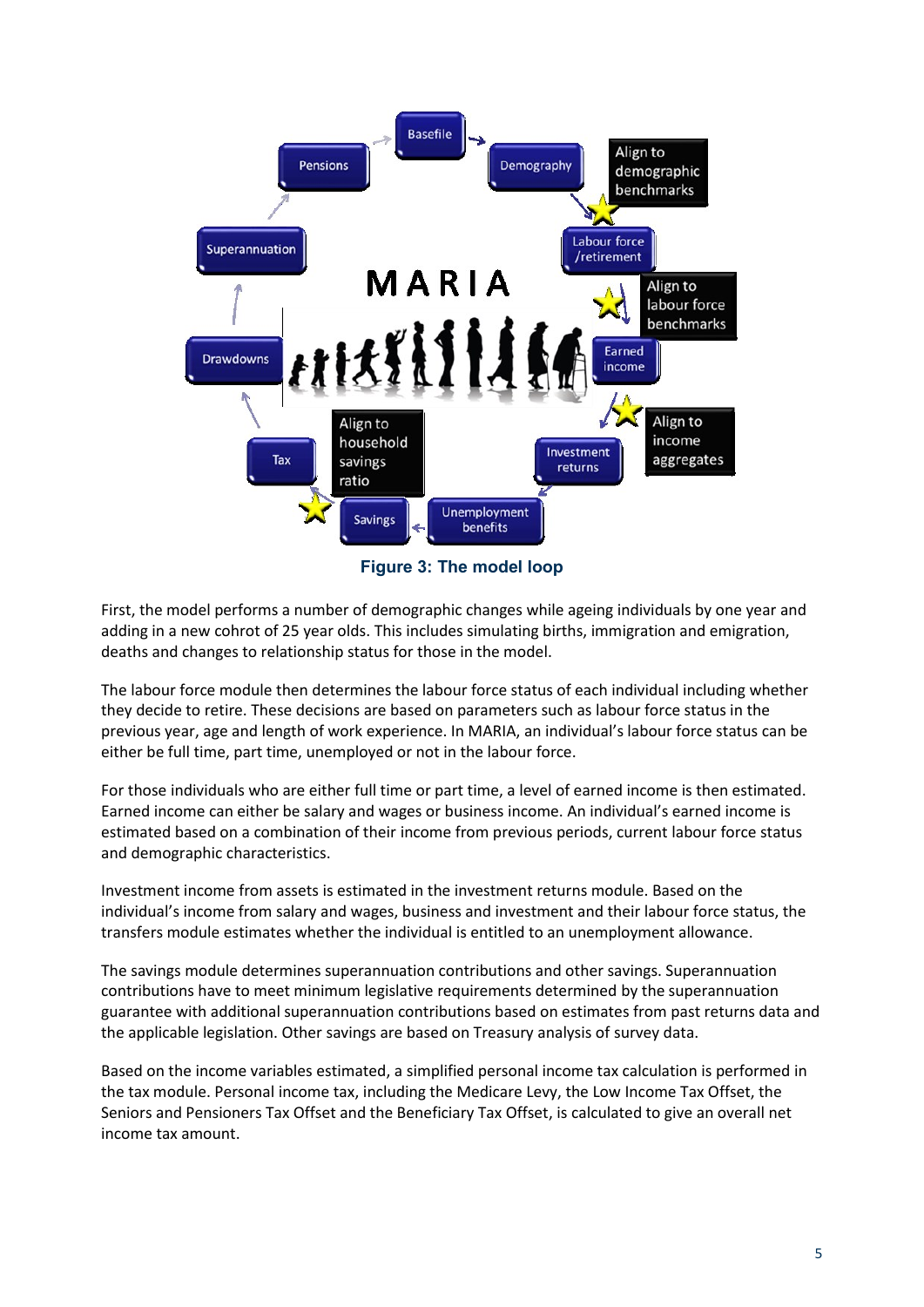In the drawdown module, the amount of superannuation for retired individuals with superannuation is estimated. MARIA currently allows four options for drawdowns: the legislated minimum drawdown requirements; a deterministic rate above the minimum drawdown requirements (either a fixed percentage point or fixed multiple above the minimum); stochastic drawdown rates based on observed behaviour from longitudinal analysis of superannuation and pension data; or stylised self-annuitisation, where individuals in effect pick a pattern of drawdowns to smooth their lifetime consumption.

The superannuation module contains a number of elements. It calculates the earnings an individual's superannuation balance has accrued over the year based on historical rates of return, estimates the fees associated with an individual's superannuation account and also calculates the amount of taxes related to an individual's superannuation account balance. This, together with the amount of superannuation drawn down by an individual, allows the calculation of the superannuation account's closing balance for the year. Additionally the superannuation module determines if an individual holds an Australian Prudential Regulation Authority regulated accumulation or pension account or is a member of a self-managed superannuation fund.

Finally, the pensions module determines an individual's entitlement to the Age Pension, Disability Support Pension or Carer Payment based on his or her couple status and level of income and assets. The model then iterates for the next year following the same process.

#### **ESTIMATING TRANSITIONS**

As noted above, MARIA simulates a range of life events each year for each individual in the model to project people's income and assets in retirement. For example the model simulates whether someone is working, how much income they earn, how much they save, whether they have children, whether they have a partner and when they retire. These life events simulated in the model can be categorised as either discrete choice events (such as whether someone is working or not) or continuous events (such as a nominal amount of salary and wage income someone earns).

Discrete choice events are simulated by calculating the probability that someone will have a particular life event in a given year. To highlight one example, the model calculates the probability that someone will be either: working full time, working part time, will not be in the labour force or unemployed that year. A person is then randomly allocated a labour force status based on these probabilities. The probability that someone will be working is based on factors including their work history, whether they have children, whether they have a partner and their education level. These probabilities are estimated using the HILDA dataset.

Continuous events are simulated using a relevant distribution from an 'auxiliary' dataset. For example, the distribution of salary and wage income and the information about the distribution of past salary and wages on the HILDA dataset is used to simulate a level of salary and wage income for an individual in MARIA. A person's simulated salary and wage income depends upon their past salary and wage income, their education level, their partner status and whether they have any children.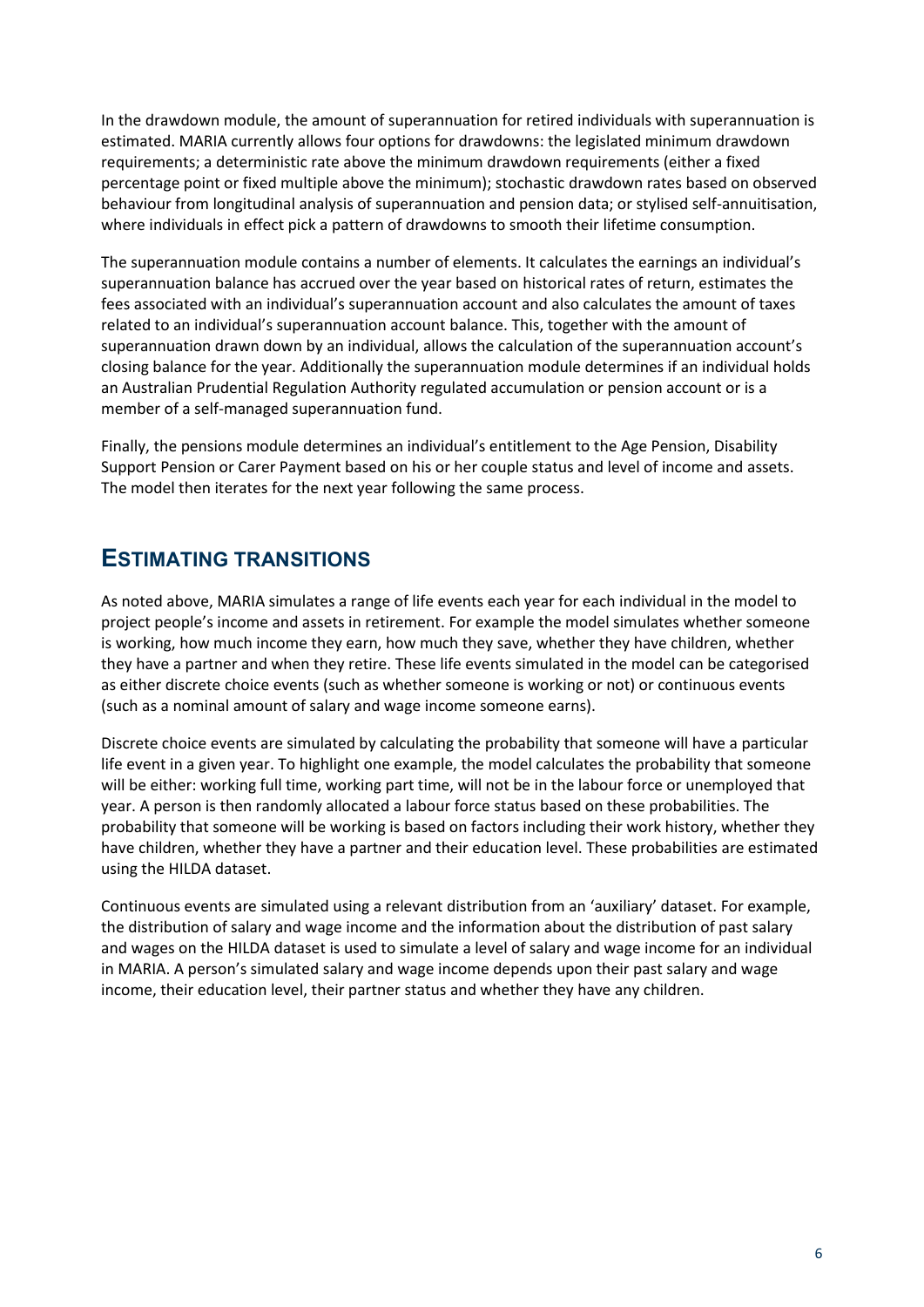#### **MODEL BENCHMARKING**

A particular limitation of dynamic microsimulation for use in economic forecasting or costing is that projecting data at an individual by individual level alone can result in aggregate totals that differ from other Treasury headline projections. To ensure the model is fit for purpose, Treasury forces the projections to align with certain known aggregate variables each year. In this sense, MARIA outcomes for individuals may depend on more than just their own personal histories and individual projections. However, having a model which maintains an accurate and consistent picture of Australia makes the model's output more reliable and consistent with other Treasury products, while still generating the richness of individual lifetime outcomes from a population simulation.

MARIA 'calibrates' itself each year to key variables at four points in the model, as shown in the diagram in Figure 3. The first is to ensure that mortality and population growth is in line with aggregate population estimates. The second, to match specifically to labour force split aggregates (full-time, part-time, unemployed and not in the labour force). The third ensures that incomes grow at trend. The fourth aligns national savings to the expected macroeconomic savings ratio. While it would possible to benchmark MARIA to many more variables, more extensive benchmarking may distort the distribution of the underlying population and obscure trends in the model's output.

Again using the labour force projection as an example, record by record simulation may not aggregate precisely to overall projections for the expected number of unemployed in 2030, say. MARIA will adjust the labour force status of selected individual records in 2030 by changing selected records from unemployed to not in the labour force to match unemployment rate projections.

### **4. VALIDATION AND OUTPUT**

 $\overline{a}$ 

Testing and validation of a prototype of the model is currently underway. Testing has focused on both assessment of the model's outputs against other available projections<sup>15</sup> and against historical series of outcomes from HILDA and elsewhere.

Testing a dynamic microsimulation model involves checking both whether the individual lifepaths created give an accurate reflection of individual lives, and also whether the aggregated totals of these individuals at a point in time align with expectations. If individuals in the model show too much, or too little, variation in their level of wages or superannuation contributions from year to year, then the model would not be giving a proper reflection of individual diversity. Similarly, even if person by person paths look sensible, if the total value for funds under management does not accurately reflect the industry, then this suggests the model requires further refinement.

Once operational, MARIA will be able to analyse key questions around the size and coverage of the superannuation system into its maturity, including the related question of the role played by the aged pension. By considering microeconomic data, MARIA will also be able to offer a unique distributional perspective on adequacy and equity of retirement incomes. This could include further work on projecting and disaggregating the underlying causes of the gender retirement income gap<sup>16</sup> or on the lifetime concessions offered through superannuation. Finally, the model will be able to offer a long-term perspective on the effect of proposed policy changes, and also suggest potential solutions to challenging policy questions.

<sup>15</sup> Such as existing RIMGROUP output and the work done by Rice Warner as part of its submission to the Financial System Inquiry – see Rice Warner (2013).

<sup>16</sup> This includes work done by the Australian Human Rights Commission: see [https://www.humanrights.gov.au/publications/gender-gap-retirement-savings.](https://www.humanrights.gov.au/publications/gender-gap-retirement-savings)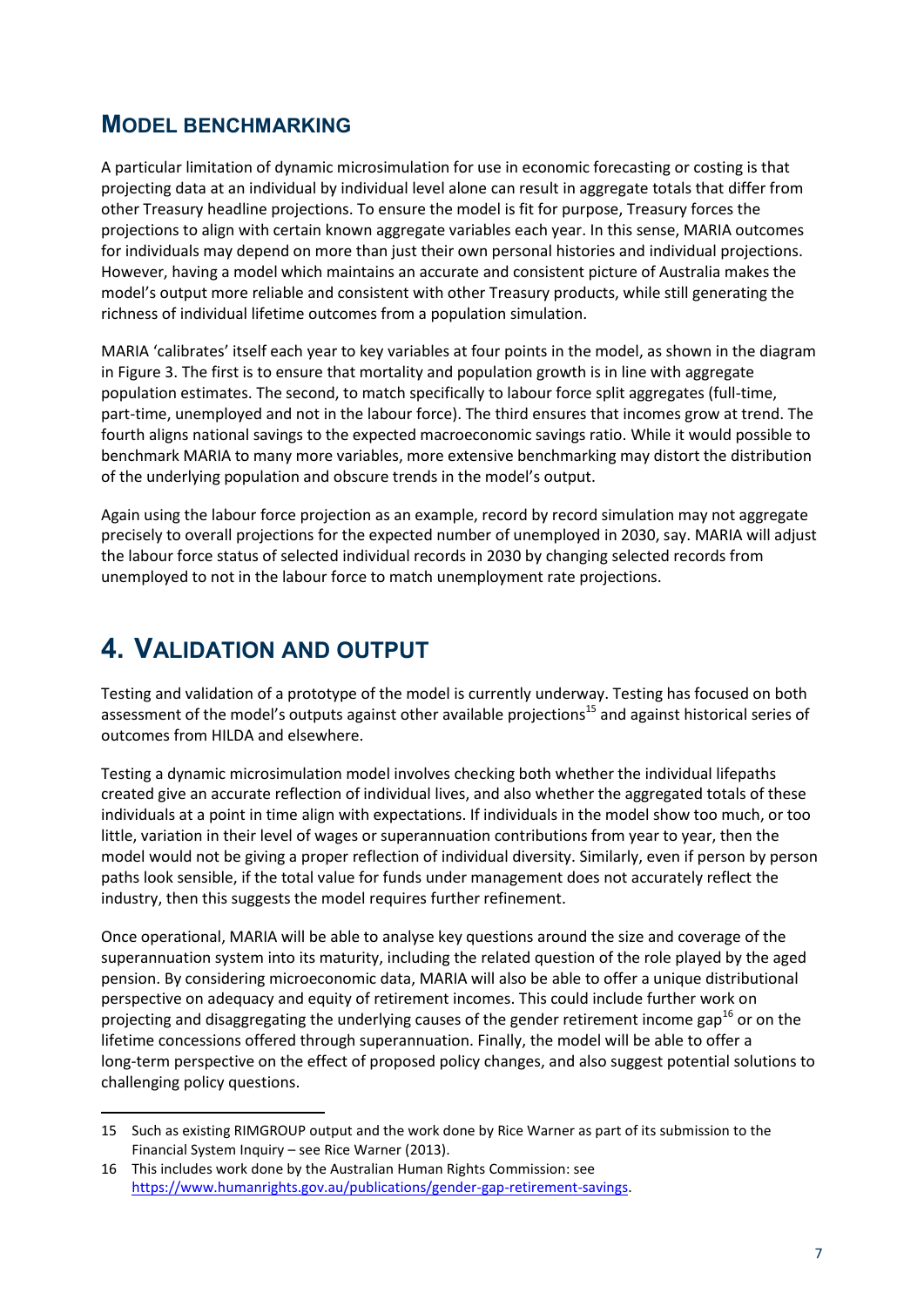# **5. FURTHER RESEARCH QUESTIONS**

Treasury would welcome any insights on the more challenging issues encountered in MARIA. Some of these issues are outlined below. Interested parties should contact Dr Susie Kluth, manager of the Model Development and Practice unit in Treasury's Tax Analysis Division.

Treasury would like to better model the dynamics between different savings vehicles and individual choices. This would include understanding trade-offs made by individuals between compulsory superannuation, voluntary superannuation contributions, housing and other non-superannuation savings and how savings decisions respond to changes in taxation. In particular, Treasury would like a better understanding of the role of owner-occupied housing as a savings vehicle and the impact of aged care costs on lifetime savings and consumption-smoothing decisions.

Treasury modelling uses a fixed rate of return assumption for superannuation fund earnings. Making this assumption allows the analysis to focus on the effects of other policy levers and demographic factors. However, building in greater intertemporal (that is, changing from year to year) and cross-sectional (between different account holders in the same year) heterogeneity of fund returns and available products would provide for important sensitivity analysis at both a systemic level and also in terms of individual adequacy. In particular, Treasury is interested in examining the effects of persistently below-average returns for certain groups and the way this can change retirement outcomes.

Preliminary analysis on the drivers of the retirement decision on administrative data and in HILDA has proved inconclusive. This is presumably because the wealth (in terms of superannuation and availability of the aged pension) and demographic factors on the dataset (such as age, gender, access to tax-free superannuation) do not capture key drivers of retirement.<sup>17</sup> Both the short- and long-term effects on participation rates from announced changes to the aged pension age and preservation age remain uncertain. Better modelling and understanding of retirement decisions will allow for better modelling of the retired population, and improve the ability of the model to capture behavioural responses to changing incentives.

Bequest motivation, the observed phenomenon of many individuals leaving substantial estates at their death, is still inadequately understood or captured in the model. Getting a better understanding of the drivers and implications of the bequest motive, and lifetime drawdown planning and behaviour more generally, will improve the model's ability to both model savings decisions while in the accumulation phase and in predicting retirement outcomes.

# **6. CONCLUSION**

 $\overline{a}$ 

Treasury's new MARIA model aims to provide new and worthwhile insights into an important and challenging policy area. By utilising dynamic microsimulation, and taking advantage of a unique snapshot of Australian individuals formed from a combination of de-identified administrative and survey data, the model offers a range of valuable insights that can shed new light on retirement income policy challenges.

<sup>17</sup> See also [http://www.abs.gov.au/ausstats/abs@.nsf/mf/6238.0.](http://www.abs.gov.au/ausstats/abs@.nsf/mf/6238.0)